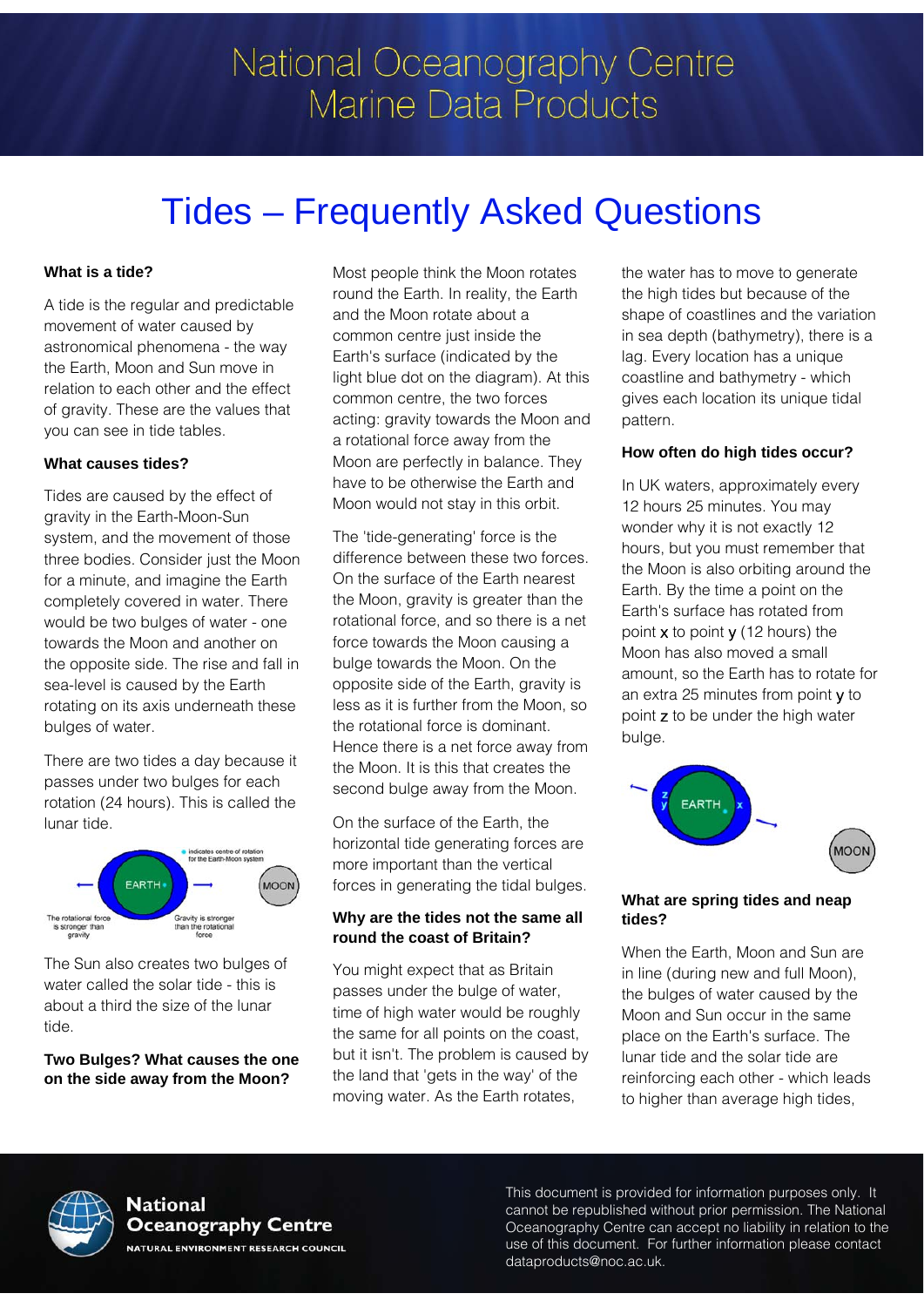# National Oceanography Centre **Marine Data Products**

and lower than average low tides. These are called spring tides.

When the Earth, Moon and Sun form a right angle (at 90°) the high water caused by the lunar tide coincides with the low water of the solar tide. This produces lower than average high waters and higher than average low waters which are called neap tides. They occur approximately 7 days after spring tides.

### **How far ahead can the tide be predicted?**

As we know the position of the Moon and the Sun very accurately, we are able to compute the tides many years ahead (or into the past).

#### **Are there always two high tides a day?**

No. Although most places in Britain experience approximately two high tides a day, there are some places which experience a double-high water (e.g. Southampton) or doublelow water (e.g. Portland). This is caused by the shape of the coastline and the water depth. In some parts of the world there is just one high and low tide each day (e.g.



Karumba, Australia), or even a mixed tide (changes between one and two tides per day at different times in the spring-neap cycle.)

The diagrams below show a typical tidal curve for Liverpool (a fairly sinusoidal shape) and Southampton (which had a more complex tidal pattern).

#### **Do the tides follow a repeated pattern?**

No. There are similarities - for example every 18.6 years, we experience larger than average tides - but they never actually repeat.

#### **Do the planets have any affect on the tides?**

Negligible. The effect of Venus is 0.0054% that of the Moon. For most places this corresponds to an effect of less than 0.1mm so in reality we don't worry too much about it.

#### **Where can I obtain actual sea level data?**

Sea level data recorded at UK tide gauge stations are kept by the



Left: a typical tidal curve for Liverpool ; Right: the more complex tidal curve experienced at Southampton.



**National Oceanography Centre NATURAL ENVIRONMENT RESEARCH COUNCIL**  This document is provided for information purposes only. It cannot be republished without prior permission. The National Oceanography Centre can accept no liability in relation to the use of this document. For further information please contact dataproducts@noc.ac.uk.